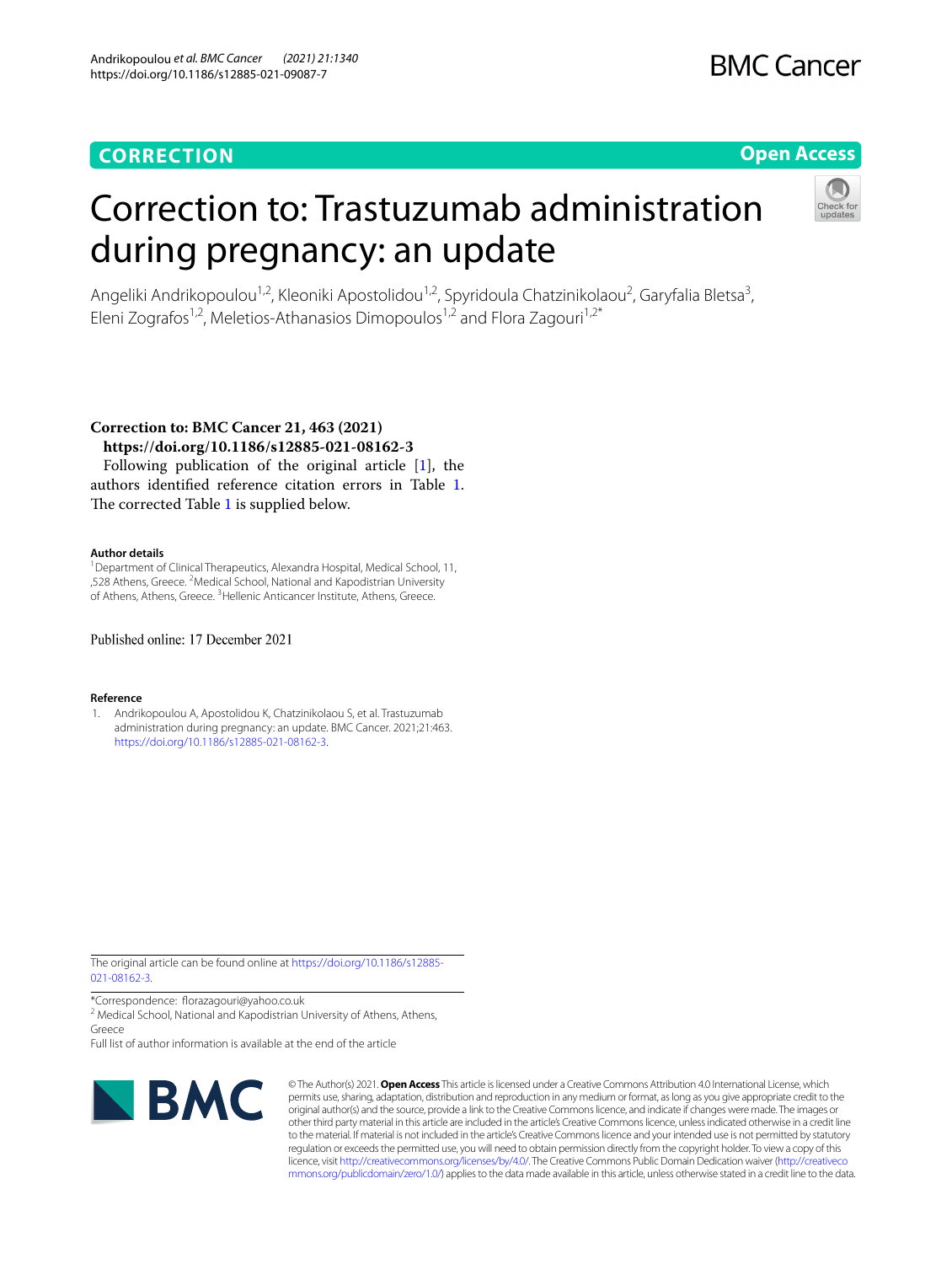<span id="page-1-0"></span>

|                                 |                                  |                                                                   |                                                                                                                |                        |                     | Table 1 All eligible studies and case reports of trastuzumab administration during pregnancy in breast cancer patients |                |                          |                                                                                                                 |                                                                                                                                                             |                      |                    |                    |
|---------------------------------|----------------------------------|-------------------------------------------------------------------|----------------------------------------------------------------------------------------------------------------|------------------------|---------------------|------------------------------------------------------------------------------------------------------------------------|----------------|--------------------------|-----------------------------------------------------------------------------------------------------------------|-------------------------------------------------------------------------------------------------------------------------------------------------------------|----------------------|--------------------|--------------------|
| Author                          | pregnancy<br>Treatment<br>during | Pathological<br>type, Grade                                       | Pregnancy<br>Stage at                                                                                          | diagnosis<br>Age at BC | pregnancy<br>Age at | trastuzumab<br>GAat                                                                                                    | GA at delivery | Delivery                 | outcome<br>Fetal                                                                                                | pregnnacy<br>AEs during                                                                                                                                     | Staging<br>Initial   | ΡFS                | SO                 |
| et al. 2018<br>Yildirim<br>(24) | Trastuzumab,<br>Pertuzumab       | IDC, ER: -, PR: -,<br>HER2:                                       | IV (liver, lung<br>bone)                                                                                       | 22                     | 23                  | Prior to preg-<br>nancy - 20th<br>GA week                                                                              | Not delivered  | $\overline{\phantom{a}}$ | tion at 27th GA<br>Elective abor-<br>week                                                                       | adrenal gland<br>Oligohydram-<br>hyperplasia<br>IUGR, Right<br>nios/Anhy-<br>Right renal<br>dramnios,<br>agenesis,                                          | $\geq$               | $\frac{\alpha}{2}$ | $\frac{\alpha}{2}$ |
| et al. 2016<br>Rasenack<br>(25) | Trastuzumab                      | IDC, ER: +, PR:<br>$+,$ HER2: $+$                                 | icular, medi-<br>hilar, upper<br>abdominal<br>astinal, left<br>supraclav-<br>IV (retrop-<br>eritoneal,<br>LNS) | 25                     | 29                  | GA week, 29th<br>Prior to preg-<br>nancy - 24th<br>GA week                                                             | 35th + 5 week  | Cesarean<br>section      | weight, Apgar<br>2735 g birth<br>3years old,<br>Healthy at<br>7/9/9                                             | Oligohydram-<br>at 29th week<br>demuzunser.<br>trastuzumab<br>week, Recov<br>interruption,<br>Reappeared<br>nios at 24th<br>ered after<br>after 8th<br>dose | pT2N0M0<br>(08/2004) | $> 72$ months      | $>72$ months       |
| Safadi et al.<br>2012 (26)      | Trastuzumab,<br>Vinorelbine      | IDC scirrhous,<br>HER2: +, Gr3<br>$\text{ER}_1$ , $\text{PR}_2$ , | (M (bone)                                                                                                      | $\Im$                  | $\Im$               | 30th GA week                                                                                                           | 33th + 5 week  | Cesarean<br>section      | weight, Apgar<br>1990 g birth<br>13 months,<br>Healthy at<br>8/9/9                                              | Anhydram-<br>33 weeks<br>nios at                                                                                                                            | $\geq$               | $\geq$ 13          | $\geq$ 13          |
| Mandrawa<br>et al. 2011<br>(27) | Trastuzumab                      | IDC, ER: -, PR: -,<br>$HER2: +$                                   | $IV$ (brain)                                                                                                   | 25                     | 28                  | doses in total,<br>Prior to preg-<br>nancy - 27th<br>GA week (9<br>3510 mg)                                            | 37 weeks       | Vaginal<br>delivery      | Tachypnoea of<br>the newborn<br>Birth weight,<br>28 months,<br>Healthy at<br>Transient<br>3060g.                | recurred in 3d<br>after 2 weeks,<br>dramnios at<br>25th week,<br>recovered<br>trimester<br>Oligohy-                                                         | <b>TxNOMO</b>        | 2,75               | $> 52,25$ months   |
| et al. 2010<br>Roberts<br>(28)  | Trastuzumab                      | IDC, ER: -, PR: -,<br>$HER2: +, Gr3$                              | T2N1MO                                                                                                         | $\approx$              | $\%$                | 4th GA week to<br>21st GA week                                                                                         | 37 weeks       | delivery<br>Vaginal      | Healthy, 3200g<br>Tachypnoea of<br><b>Mild Transient</b><br>the Newborn<br>birth weight,<br>and CPAP for<br>24h | Cardiotoxicity<br>LVEF decline:<br>61 to 40%,<br>CHF)                                                                                                       | T2N1MO               | >9,25              | >9,25              |

Andrikopoulou *et al. BMC Cancer* (2021) 21:1340 **Page 2 of 9** Page 2 of 9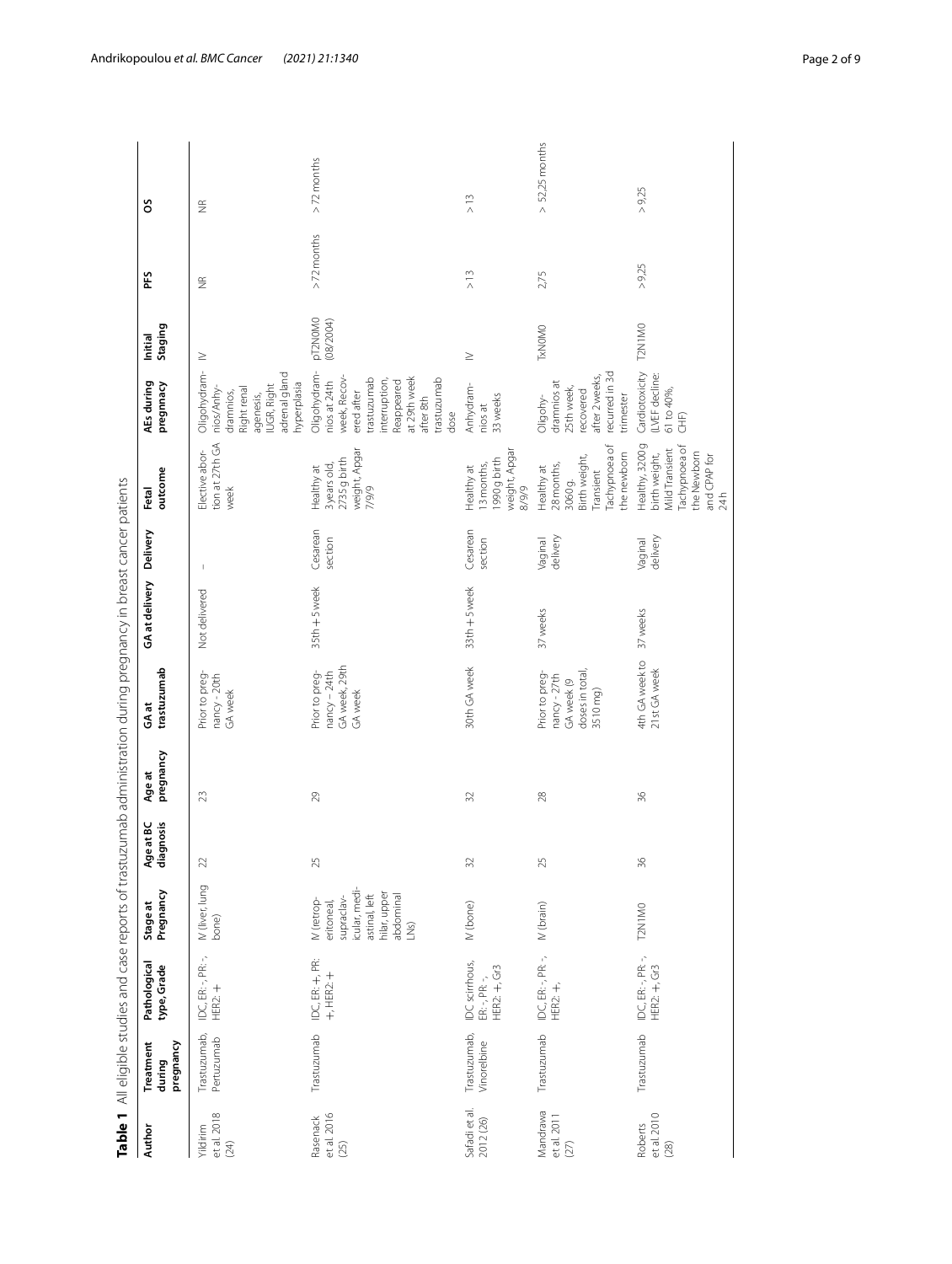|                     |                                  |                                                                                                                                                                                                                                                                                                                                                        | >14.25                                                                                                                  | >129.5                                                                                         |
|---------------------|----------------------------------|--------------------------------------------------------------------------------------------------------------------------------------------------------------------------------------------------------------------------------------------------------------------------------------------------------------------------------------------------------|-------------------------------------------------------------------------------------------------------------------------|------------------------------------------------------------------------------------------------|
|                     | SO                               | $\geq$ 14                                                                                                                                                                                                                                                                                                                                              |                                                                                                                         |                                                                                                |
|                     | ΡÉ                               | $\geq$ 14                                                                                                                                                                                                                                                                                                                                              | >14.25                                                                                                                  | $\frac{\alpha}{2}$                                                                             |
|                     | Staging<br>Initial               | TxNxMO                                                                                                                                                                                                                                                                                                                                                 | <b>TxNxMO</b>                                                                                                           | IIA (TINIMO)-<br>node dissec-<br>mastectomy<br>tion (2 years<br>& Lymph<br>Radical<br>before)  |
|                     | AEs during<br>pregnnacy          | sion in $30 + 2'$<br>Severe oligo-<br>recovered in<br>hydramnios,<br>membranes<br>Amnioinfu-<br><b>Twin B but</b><br>Premature<br>rupture of<br>remained<br>in Twin A,<br>minimal<br>(PROM)<br>weeks,                                                                                                                                                  | 28th GA week<br>till delivery<br>anhydram-<br>nios from<br>Persistent                                                   | Oligohydram-<br>nios from 25<br>to 32d week,<br>membranes<br>premature<br>rupture of<br>(PROM) |
|                     | outcome<br>Fetal                 | failure, Chronic<br>bated at 8 min<br>8/10 Transient<br>1590 g, Apgar<br>for respiratory<br>1705 g, Apgar<br>failure till day<br>Death due to<br>lung disease,<br>and chronic<br>renal failure<br>5/8/9, Intu-<br>respiratory<br>3, Elevated<br>respiratory<br>Healthy at<br>creatinine<br>discharge,<br>distress at<br>3 months<br>Twin B:<br>Twin A: | and atelectasis,<br>weight, Death<br>at 40 min after<br>2690 g birth<br>hypoplasia<br>extubation<br>pulmonary<br>Severe | Normal Apgar<br>values, 1810g<br>birth weight<br>5 years old,<br>Healthy at                    |
|                     |                                  | Cesarean<br>section                                                                                                                                                                                                                                                                                                                                    | Cesarean<br>section                                                                                                     | delivery<br>Vaginal                                                                            |
|                     | GA at delivery Delivery          | $31 + 6$ weeks                                                                                                                                                                                                                                                                                                                                         | 37 weeks                                                                                                                | $32 + 1$ weeks                                                                                 |
|                     | trastuzumab<br>GAat              | doses of trastu-<br>week, already<br>Prior to preg-<br>nancy-22nd<br>received 9<br>zumab                                                                                                                                                                                                                                                               | 7th GA week -<br>31st week                                                                                              | dose 4200 mg<br>Prior to preg-<br>nancy-30th<br>week, total                                    |
|                     | pregnancy<br>Age at              | 29                                                                                                                                                                                                                                                                                                                                                     | 35                                                                                                                      | 32                                                                                             |
|                     | Age at BC<br>diagnosis           | ă                                                                                                                                                                                                                                                                                                                                                      | 55                                                                                                                      | $\approx$                                                                                      |
|                     | Pregnancy<br>Stage at            | <b>TxNxMO</b>                                                                                                                                                                                                                                                                                                                                          | TxNxMO                                                                                                                  |                                                                                                |
|                     | Pathological<br>type, Grade      | HER2: +, Gr3<br>IDC, ER: +,                                                                                                                                                                                                                                                                                                                            | HER2: +, Gr3<br>IDC, ER: +,                                                                                             | IDC, Gr2/3, ER: -, IV (lung)<br>PR: -, HER2: +                                                 |
| Table 1 (continued) | pregnancy<br>Treatment<br>during | Trastuzumab,<br>Tamoxifen                                                                                                                                                                                                                                                                                                                              | Trastuzumab,<br>Tamoxifen,<br>Goserelin                                                                                 | Trastuzumab                                                                                    |
|                     | <b>Author</b>                    | Beale et al.<br>2009 (29)                                                                                                                                                                                                                                                                                                                              | 2009 (30)<br>Smith et<br>Warraich                                                                                       | Pant et al.<br>2008 (31)                                                                       |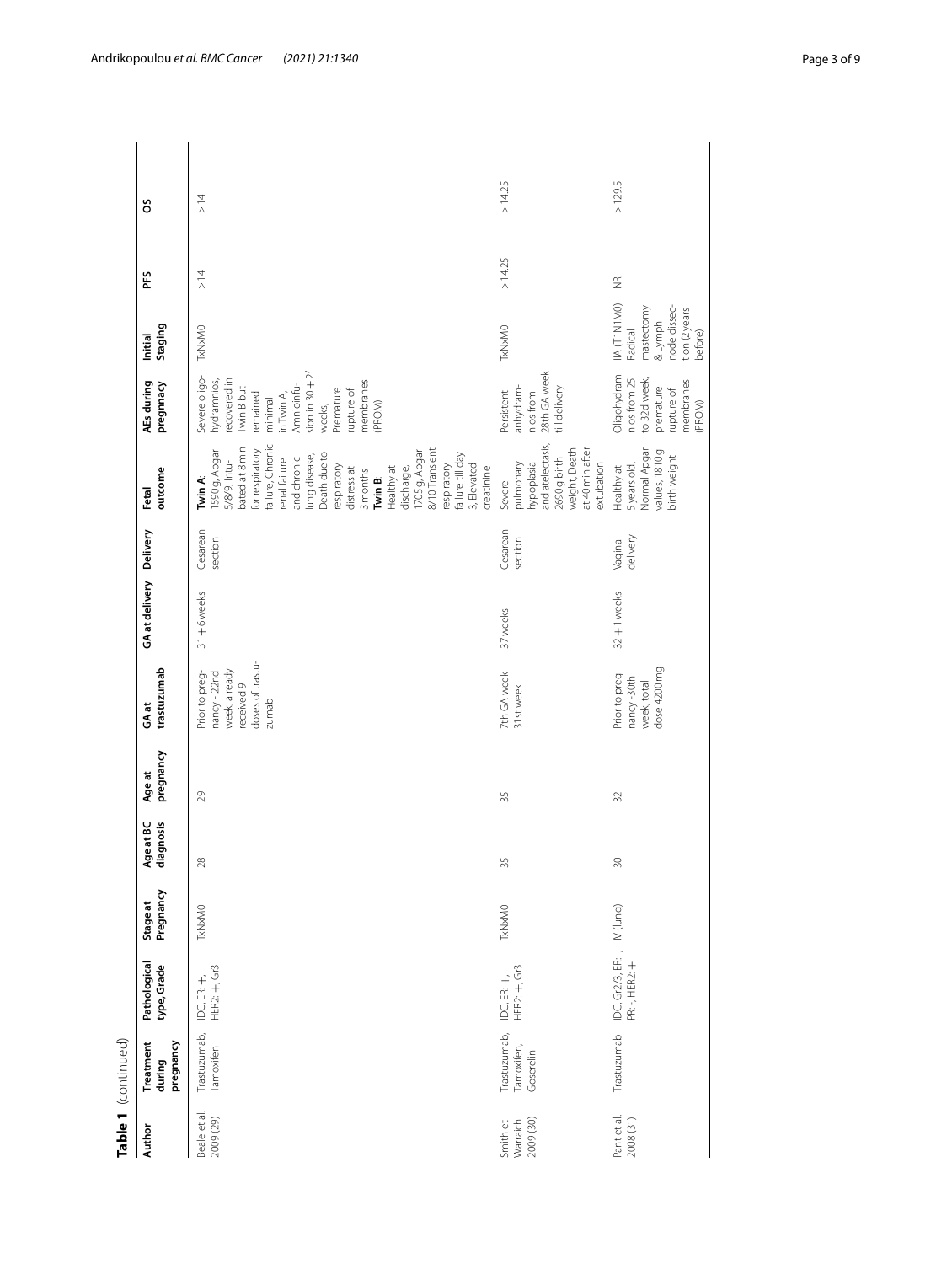| Author                                     | Table 1 (continued)<br>Treatment | Pathological                                                                | Stage at                        |                        | Age at         | GAat                                                                                                                   | GA at delivery | Delivery            | Fetal                                                                                                                                                                                                                 | AEs during                                                                    | Initial                                                    | ΡÉ                                    | SO               |  |
|--------------------------------------------|----------------------------------|-----------------------------------------------------------------------------|---------------------------------|------------------------|----------------|------------------------------------------------------------------------------------------------------------------------|----------------|---------------------|-----------------------------------------------------------------------------------------------------------------------------------------------------------------------------------------------------------------------|-------------------------------------------------------------------------------|------------------------------------------------------------|---------------------------------------|------------------|--|
|                                            | pregnancy<br>during              | type, Grade                                                                 | Pregnancy                       | Age at BC<br>diagnosis | pregnancy      | trastuzumab                                                                                                            |                |                     | outcome                                                                                                                                                                                                               | pregnnacy                                                                     | Staging                                                    |                                       |                  |  |
| Witzel et al.<br>2008 (32)                 | Trastuzumab                      | IDC, ER: +, PR: -,<br>HER2: +, Gr2.                                         | IV (lung,<br>brain)             | $\mathcal{E}$          | $\overline{5}$ | nancy -27th GA<br>dose 56 mg/kg)<br>weeks (9 cycles<br>Prior to preg-<br>in total, total                               | 27 weeks       | Cesarean<br>section | organ failure at<br>Severe respira-<br>capillary leak<br>enterocolitis,<br>Apgar 8/7/6,<br>tory distress<br>1015 g birth<br>necrotizing<br>to multiple<br>and strong<br>syndrome,<br>Death due<br>5 months<br>weight, | severe vaginal<br>dramnios and<br>bleeding<br>at 27th GA<br>Oligohy-<br>week, | neoadjuvant:<br>pT0N0M0<br>T2NxMO<br>After                 | $\overline{\wedge}$                   | 37.25<br>$\land$ |  |
| Stone 2007<br>Sekar and<br>(33)            | Trastuzumab,<br>Docetaxel        | IDC, ER: -, PR: -,<br>HER2: +, Gr2                                          | IV (lung, bra-<br>chial plexus) | ž                      | $28$           | 23 <sup>d</sup> GA week -<br>dose, 1385 mg<br>27th GA week<br>trastuzumab<br>380 mg total<br>(docetaxel<br>total dose) | $36 + 2$ weeks | Cesarean<br>section | weight, Apgar<br>2230 g birth<br>Healthy at<br>delivery,<br>7/9                                                                                                                                                       | nios and IUGR<br>Anhydram-<br>at 30th GA<br>week                              | mastectomy<br>& Lymphad-<br>enectomy<br>T2N2MO<br>(Radical | $>22$                                 | $> 100$          |  |
| and Graham<br>Waterston<br>$(2006)$ $(34)$ | Trastuzumab                      | IDC, Gr2, ER: -,<br>PR: -, HER2: +                                          | II (TxN1MO)                     | $\approx$              | $\approx$      | $pregnancy - 3d$<br>GA week, total<br>dose 523 mg<br>during preg-<br>Prior to<br>nancy                                 | Term           | delivery<br>Vaginal | Healthy at<br>delivery                                                                                                                                                                                                | No complica-<br>tions                                                         | II (TxN1MO)                                                | >9.25                                 | >9.25            |  |
| Fanale et al.<br>2005 (35)                 | Trastuzumab,<br>Vinorelbine      | IDC, Gr3, ER:-,<br>PR:-, HER2: +                                            | IV (liver)                      | $\approx$              | $26$           | 27th GA week -<br>34th GA week                                                                                         | 34+5 weeks     | delivery<br>Vaginal | weight, Apgar<br>6 months old,<br>score 9/9/10<br>2270 g birth<br>Healthy at                                                                                                                                          | Oligohydram- IIB (T2N1M0)<br>nios                                             |                                                            | $\stackrel{\sim}{\scriptstyle\wedge}$ | > 18.75          |  |
| et al. 2005<br>Watson<br>(36)              | Trastuzumab                      | IDC, ER: -, PR: -,<br>HER2:                                                 | T2N3M0                          | ă                      | $28$           | Prior to preg-<br>nancy-20th<br>GA week                                                                                | 37,5 weeks     | delivery<br>Vaginal | weight, Apgar<br>6 months old,<br>2960 g birth<br>Healthy at<br>score 8/9                                                                                                                                             | Anhydram-<br>nios                                                             | T2N3MO                                                     | > 16.5                                | >16.5            |  |
| et al. (2020)<br>Berwart<br>(37)           | Trastuzumab,<br>Tamoxifen        | Left: IDC, ER: +,<br>PR: +, HER2: +<br>$ER + PR +$<br>Right: IDC,<br>HER2:- | T2NOMO                          | $\approx$              | $\Im$          | Docetaxel: 20th<br>GA week - 32 <sup>d</sup><br>Prior to preg-<br>nancy - 16th<br>GA week<br>GA week                   | 38 weeks       | Cesarean<br>section | 3820 g birth<br>3 years old,<br>Healthy at<br>weight                                                                                                                                                                  | No complica-<br>tions                                                         | T2N1MO (Left<br>+ Lymphad-<br>mastectomy<br>enectomy)      | $\supseteq$                           | $>48$            |  |

Table 1 (continued)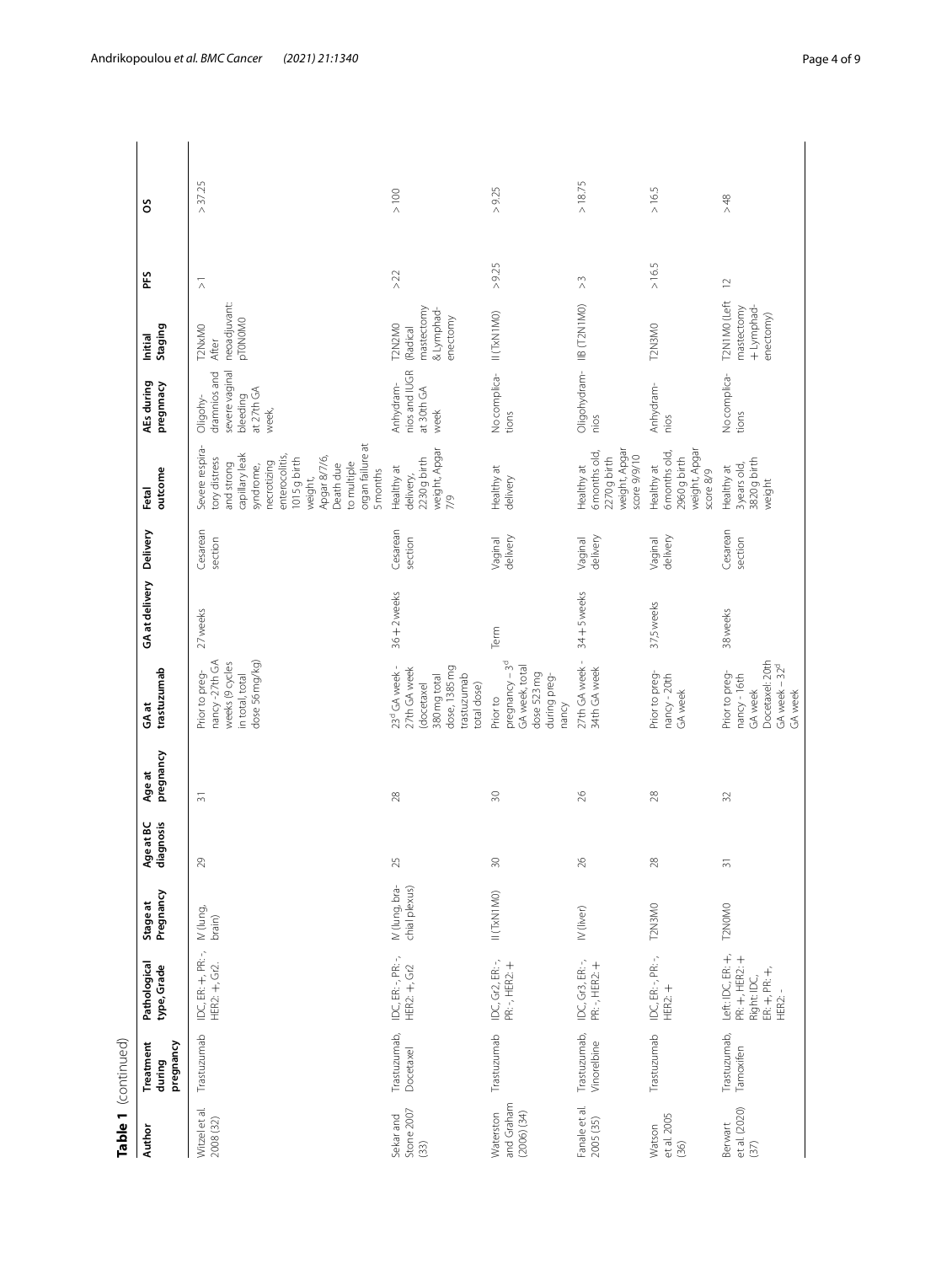|                                  | Table 1 (continued)                                                                                              |                                      |                       |                                 |                              |                                                                                                           |                                                         |                                                                                                    |                                                                                                                                                                        |                                                                                                                                                                    |                    |                            |                             |  |
|----------------------------------|------------------------------------------------------------------------------------------------------------------|--------------------------------------|-----------------------|---------------------------------|------------------------------|-----------------------------------------------------------------------------------------------------------|---------------------------------------------------------|----------------------------------------------------------------------------------------------------|------------------------------------------------------------------------------------------------------------------------------------------------------------------------|--------------------------------------------------------------------------------------------------------------------------------------------------------------------|--------------------|----------------------------|-----------------------------|--|
| Author                           | pregnancy<br>Treatment<br>during                                                                                 | Pathological<br>type, Grade          | Pregnancy<br>Stage at | Age at BC<br>diagnosis<br>at BC | pregnancy<br>Age at          | trastuzumab<br>GAat                                                                                       | GA at delivery Delivery                                 |                                                                                                    | outcome<br>Fetal                                                                                                                                                       | AEs during<br>pregnnacy                                                                                                                                            | Staging<br>Initial | ΡÉ                         | SO                          |  |
| (2019)(40)<br>Safiet al.         | Trastuzumab,<br>Cyclophos-<br>Docetaxel,<br>phamide                                                              | $\widetilde{\Xi}$                    | $\frac{\alpha}{2}$    | $\widetilde{\Xi}$               | $\frac{\alpha}{2}$           | 3d trimester                                                                                              | 36 weeks                                                | Delivery<br>Vaginal                                                                                | discharged on<br>weight, Apgar<br>Mild Respira-<br>Care Nursery<br>tory distress,<br>2380 g birth<br>(SCN) and<br>to Special<br>Admitted<br>score 10,<br>$\text{day}4$ | No complica-<br>tions                                                                                                                                              | $\widetilde{\Xi}$  | $\frac{\alpha}{2}$         | $\frac{\alpha}{2}$          |  |
| Aktoz et al.<br>2020 (41)        | Trastuzumab,<br>Docetaxel                                                                                        | IDC, ER: -, PR: -,<br><b>HER2: +</b> | IV (liver)            | $\overline{37}$                 | $\sqrt{2}$                   | $22nd - 34th GA$<br>week (5 cycles)                                                                       | $35 + 3$ weeks                                          | Cesarean<br>section                                                                                | weight, Apgar<br>2850 g birth<br>Healthy at<br>delivery,<br>8/8/9                                                                                                      | No complica- IV (liver)<br>tions                                                                                                                                   |                    | $>3.5$                     | $>3.5$                      |  |
| ambertini<br>et al. 2019<br>(42) | (12 patients)<br>Trastuzumab,<br>Trastuzumab,<br>Tamoxifen<br>Lapatinib,<br>Patient 3:<br>Patient 4:<br>Brain RT | $\frac{\alpha}{2}$                   | $\frac{\alpha}{2}$    | $\widetilde{\Xi}$               | $(30.0 - 36.5)$<br>Median:33 | Patient 3,4: 1st<br>3 months prior<br>to pregnancy<br>pregnancy-<br>1,2: Prior to<br>trimester<br>Patient | Patient 3:34<br>Median: 39<br>$(36.5 - 39.5)$<br>weeeks | 3 Cesarean<br>delivery/1<br>Patient 3:<br>Cesarean<br>sections/<br>I waginal<br>section<br>missing | weight 3145g<br>ous abortions<br>Elective abor-<br>No spontane-<br>Median birth<br>7/12 (58.3%)<br>2880-3776)<br>$8 - 9/9 - 10$<br>Apgar<br>tion                       | complications<br>Patient1,2: No<br>complications<br>tal malforma-<br>Patient 4: No<br>No congeni-<br>No oligohy-<br>dramnios<br>Patient 3:<br><b>IUGR</b><br>tions | $\widetilde{\Xi}$  | Patient 3:1<br>Patient 4:- | Patient 3:2<br>Patient 4: - |  |
| et al. 2017<br>Shlensky<br>(38)  | Trastuzumab,<br>Doxorubicin,<br>Cyclophos-<br>phamide,<br>Paclitaxel                                             | IDC, ER: -, PR: -,<br>HER2: +        | $\geq$                | $\widetilde{\Xi}$               | $\widetilde{\Xi}$            | 15th GA week                                                                                              | 33                                                      | delivery<br>Vaginal                                                                                | Normal birth<br>5 min Apgar<br>score > 7<br>weight,<br>Healthy,                                                                                                        | Oligohydram-<br>nios at 33d<br>GA week                                                                                                                             | $\geq$             | $\frac{\alpha}{2}$         | $\widetilde{\Xi}$           |  |
|                                  |                                                                                                                  |                                      |                       |                                 |                              |                                                                                                           |                                                         |                                                                                                    |                                                                                                                                                                        |                                                                                                                                                                    |                    |                            |                             |  |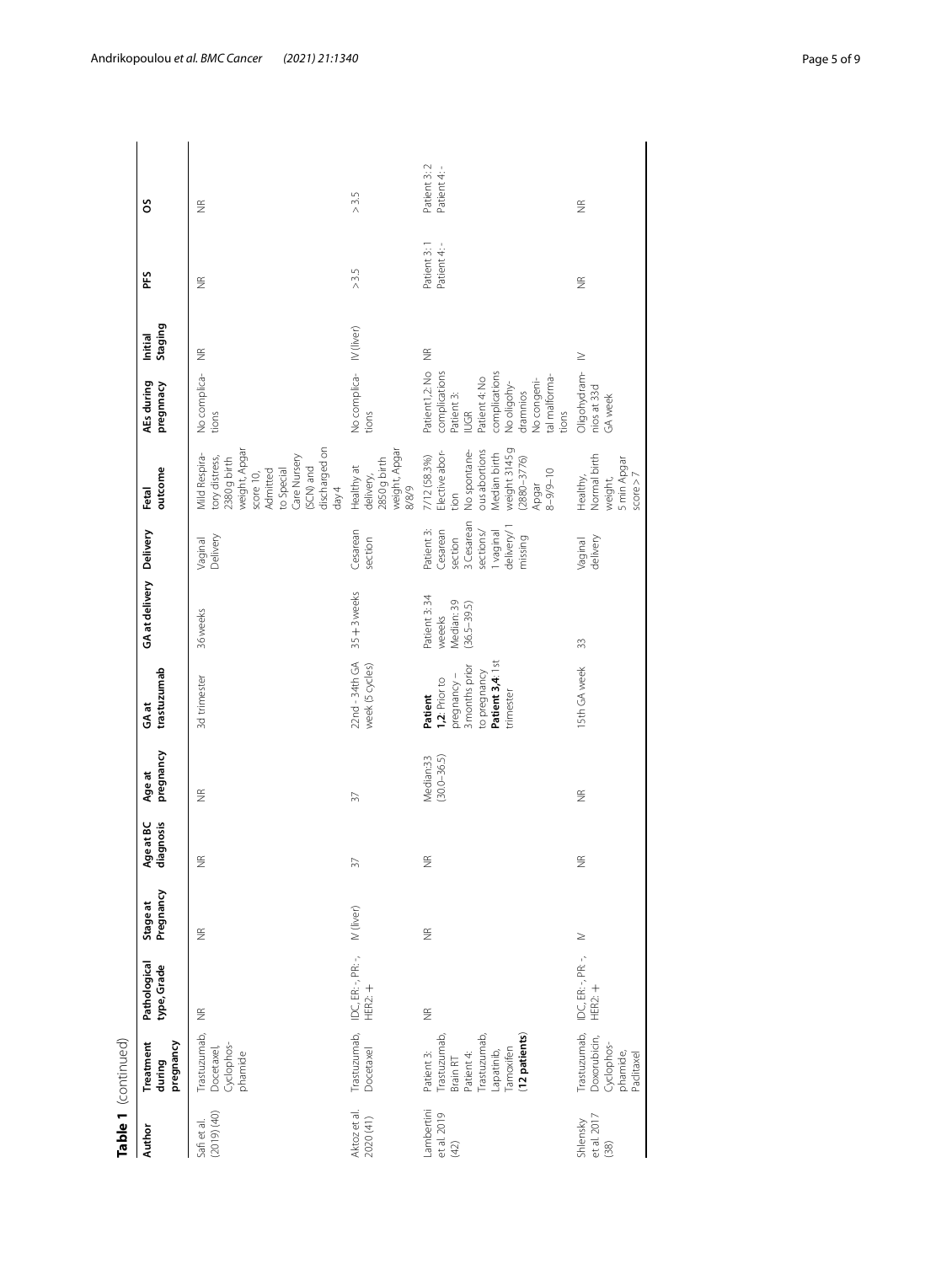|                                   | Table 1 (continued)                       |                                                                    |                       |                                   |                     |                                                                                                                            |                       |                     |                                                                                                                                                                                                                                                                           |                                                                                                                                               |                    |                    |                   |
|-----------------------------------|-------------------------------------------|--------------------------------------------------------------------|-----------------------|-----------------------------------|---------------------|----------------------------------------------------------------------------------------------------------------------------|-----------------------|---------------------|---------------------------------------------------------------------------------------------------------------------------------------------------------------------------------------------------------------------------------------------------------------------------|-----------------------------------------------------------------------------------------------------------------------------------------------|--------------------|--------------------|-------------------|
| Author                            | pregnancy<br>Treatment<br>during          | Pathological<br>type, Grade                                        | Pregnancy<br>Stage at | Age at BC<br>diagnosis<br>ignosis | pregnancy<br>Age at | trastuzumab<br>GAat                                                                                                        | GA at delivery        | Delivery            | outcome<br>Fetal                                                                                                                                                                                                                                                          | AEs during<br>pregnnacy                                                                                                                       | Staging<br>Initial | PFS                | ő                 |
| et al. 2016<br>Andrade<br>(39)    | Trastuzumab                               | IDC, ER: -, PR: -,<br>HER2: +, Gr2                                 | III(T3N2MO)           | $\overline{5}$                    | 32                  | -31st GA week<br>and then 28th<br>total, 4400 mg<br>27th GA week<br>(11 cycles in<br>pregnancy-<br>total dose)<br>Prior to | $32 + 2$ weeks        | Cesarean<br>section | syndrome/Pul-<br>Low creatinine<br>hypertension/<br>monary infec-<br>of the arterial<br>birth weight,<br>$(6.1 \text{ mV min})$<br>tion, 1655 g<br>tory distress<br>Apgar 4/10,<br>Persistence<br>Pulmonary<br>7years old<br>Healthy at<br>clearance<br>Respira-<br>canal | Oligohydram-<br>nios at 27th<br>Anhydram-<br>nios at 31st<br>GA week,<br>GA week                                                              | III (T3N2MO)       | 32                 | > 96              |
| Pianca et al.<br>2015 (43)        | Trastuzumab                               | IDC, ER: -, PR: -,<br>$HER2: +$ ,<br>Gr2                           | T2N0M0                | $\overline{30}$                   | $\overline{5}$      | 2d trimester -<br>28th GA week<br>(2 cycles in<br>total)                                                                   | 37th week             | Cesarean<br>section | apy at delivery,<br>weight, Apgar<br>4/8, O2 ther-<br>2735 g birth<br>7years old<br>Healthy at                                                                                                                                                                            | ence, Oligo-<br>hydramnios<br>at 29th GA<br>abdominal<br>circumfer-<br>Small<br>week                                                          | T2NOMO             | >11.75             | >11.75            |
| Gottschalk<br>et al. 2011<br>(44) | Trastuzumab,<br>Carboplatin<br>Docetaxel, | $+,$ HER2: $+,$ Gr2<br>IDC, ER: +, PR:<br><b>DCIS</b><br>$\ddot{}$ | <b>TxNxMO</b>         | 38                                | $\approx$           | (7 cycles, 4 mg/<br>14th GA week<br>week weekly<br>$-20th$ GA<br>kg)                                                       | $33 + 2$ weeks        | Cesarean<br>section | renal function<br>normal devel-<br>delivery, birth<br>opment and<br>weight <3rd<br>Postpartum<br>Dystrophic<br>neonate at<br>premature<br>percentile,                                                                                                                     | renal failure at<br>21st GA week,<br>IUGR at 28th<br>Anhydram-<br>nios, Fetal<br>week                                                         | <b>TxNxMO</b>      | $>5.9$             | $>5.9$            |
| Azim et al.<br>2012<br>(20)       | Trastuzumab<br>(16 patients)              | TxNxMO/Non<br>metastatic                                           | $\frac{\alpha}{2}$    | $\widetilde{\Xi}$                 | $32.5(26 - 40)$     | 3 months prior<br>to pregnancy<br>pregnancy<br>-during                                                                     | 40 (39-40)<br>$(n=5)$ | $\widetilde{\Xi}$   | score (10 min):<br>weight: 3485<br>$(2940 - 4180)$<br>Mean Apgar<br>Mean birth<br>$10(9 - 10)$<br>Healthy,                                                                                                                                                                | tal abnormali-<br>spontaneous<br>No congeni-<br>No oligohy-<br>25% (4/16)<br>abortions<br>abortions<br>dramnios<br>induced<br>7 (44%)<br>ties | <b>TxNxMO</b>      | $\frac{\alpha}{2}$ | $\widetilde{\Xi}$ |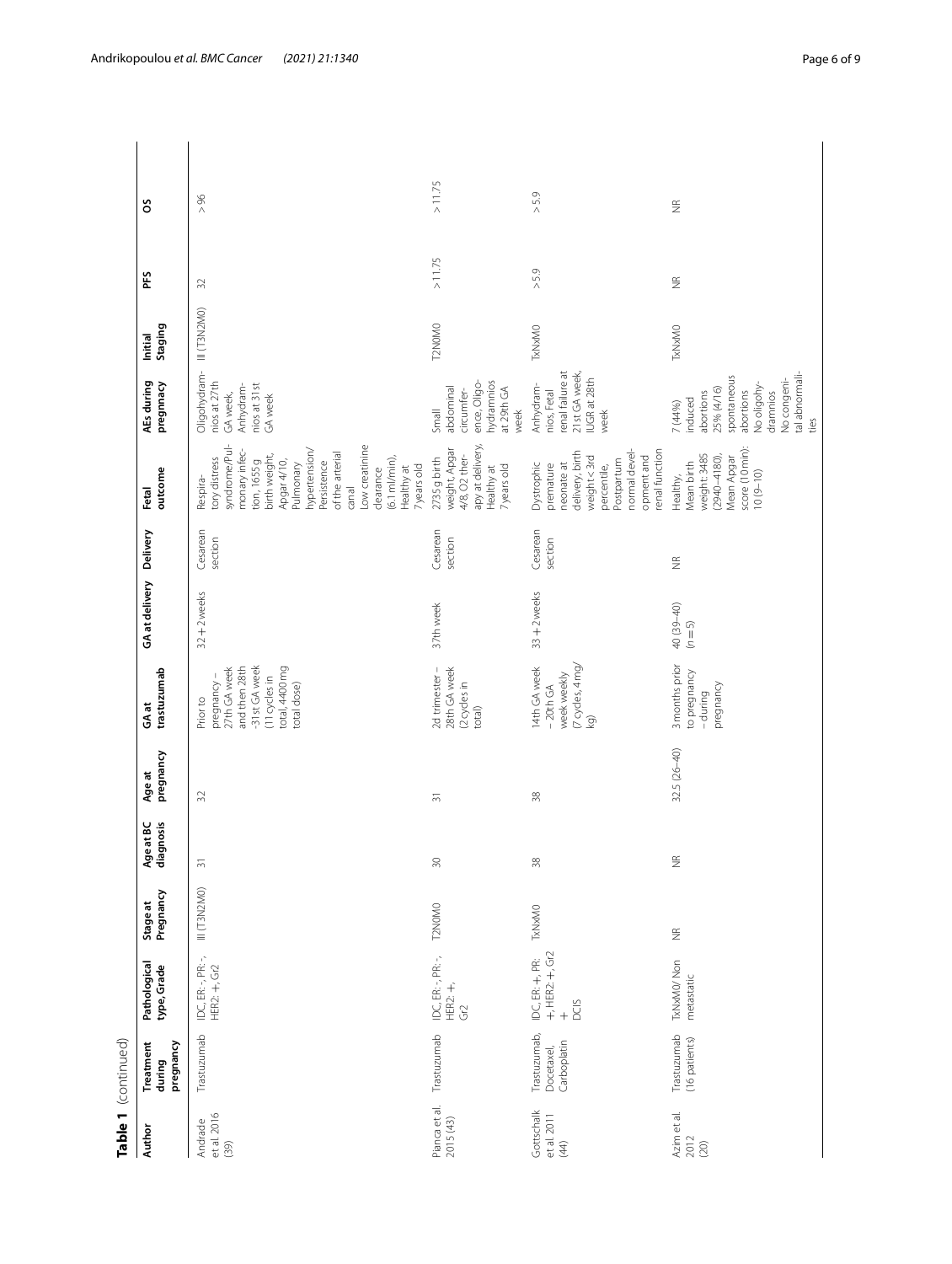|                                               | Table 1 (continued)              |                                                                            |                                                            |                                    |                     |                                                                                                       |                                                            |                                                                        |                                                                                                                                                                                                                                                                                                                                                                                                      |                                                                                                                           |                                        |                                                   |                                           |
|-----------------------------------------------|----------------------------------|----------------------------------------------------------------------------|------------------------------------------------------------|------------------------------------|---------------------|-------------------------------------------------------------------------------------------------------|------------------------------------------------------------|------------------------------------------------------------------------|------------------------------------------------------------------------------------------------------------------------------------------------------------------------------------------------------------------------------------------------------------------------------------------------------------------------------------------------------------------------------------------------------|---------------------------------------------------------------------------------------------------------------------------|----------------------------------------|---------------------------------------------------|-------------------------------------------|
| Author                                        | pregnancy<br>Treatment<br>during | Pathological<br>type, Grade                                                | Pregnancy<br>Stage at                                      | Age at BC<br>diagnosis<br>ye at BC | pregnancy<br>Age at | trastuzumab<br>GAat                                                                                   | GA at delivery Delivery                                    |                                                                        | outcome<br>Fetal                                                                                                                                                                                                                                                                                                                                                                                     | AEs during<br>pregnnacy                                                                                                   | Staging<br>Initial                     | PFS                                               | ő                                         |
| et al. 2009<br>Goodyer<br>(45)                | Trastuzumab<br>(2 patients)      | Patient 2: ER: -,<br>Patient 1: ER: -,<br>PR: -, HER2: +<br>PR: -, HER2: + | (pleural effu-<br>Patient 1: IV<br>Patient 2: III<br>sion) | Patient 1:30<br>Patient 2:36       | $\frac{\alpha}{2}$  | ond trimester-<br>to pregnancy-<br>Patient 1: Sec-<br>Patient 2: Prior<br>29th GA week<br>6th GA week | Patient 2:<br>Patient 1:<br>29weeks<br>39 <sub>weeks</sub> | Patient 1:<br>Cesarean<br>Patient 2:<br>Delivery<br>section<br>Vaginal | ness of Achilles<br>hearing loss at<br>reflexia, 1220g<br>weight, Events<br>syndrome and<br>minimal tight-<br>with ongoing<br>delivery, Mild<br>birth weight,<br>teritis at 3, 8,<br>tory distress<br>2940 g birth<br>of gastroen-<br>conductive<br>11 months<br>hypertonia<br>and hyper-<br>2years old,<br>3years old<br>Healthy at<br>Patient 1:<br>Healthy at<br>Patient 2:<br>Respira-<br>tendon | Patient 2:1 of<br>2 viable fetal<br>Patient 1:-<br>Sacs                                                                   | Patient 2: III<br>TxN+MO<br>Patient 1: | Patient 1:<br>Patient2:<br>$>24$<br>$\frac{1}{2}$ | Patient 1:<br>Patient2:<br>$>36$<br>$>24$ |
| Azim et al.<br>2009 (46)                      | Trastuzumab                      | IDC, ER: -, PR: -,<br>HER2: +, Gr3                                         | II (T2N1MO)                                                | $29$                               | $\Im$               | nanacy - 1st GA<br>Prior to preg-<br>week (1 cycle,<br>$6$ mg/kg $)$                                  | 39weeks                                                    | Cesarean<br>section                                                    | Healthy at 14<br>3550 g birth<br>moths old,<br>weight,                                                                                                                                                                                                                                                                                                                                               | No complica- II (T2N1MO)<br>tions                                                                                         |                                        | 97 <                                              | 946                                       |
| dorfer et<br>Schaefer<br>2008 (47)<br>Schoen- | Trastuzumab                      | $\widetilde{\Xi}$                                                          | (pun))                                                     | ž                                  | $\Im$               | nancy - 23 <sup>d</sup> GA<br>Prior to preg-<br>week                                                  | $27 + 4$ weeks                                             | Cesarean<br>section                                                    | left kidney and<br>renal conges-<br>tion, Death at<br>prematurity-<br>hypoplastic<br>Dysplastic/<br>problems,<br>4 months<br>Multiple<br>related                                                                                                                                                                                                                                                     | Oligohydram-<br>centa at 28th<br>detachment<br>nios at 23 <sup>d</sup><br>Premature<br>of the pla-<br>GA week,<br>GA week | (punl) NI                              | > 8.25                                            | > 8.25                                    |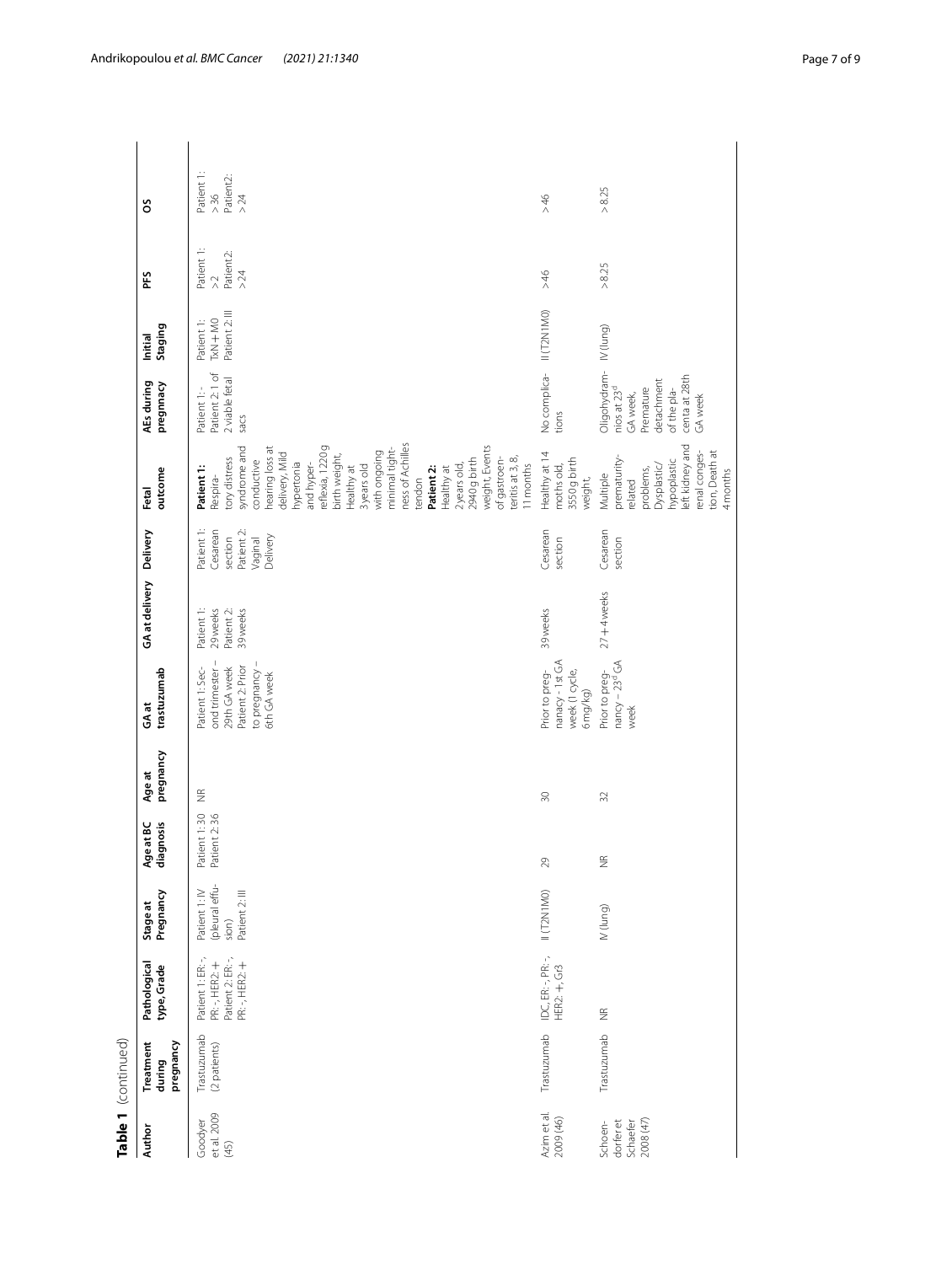| 1460 g birth<br>Respiratory<br>Healthy at<br>Healthy at<br>rial sepsis,<br>outcome<br>Voluntary<br>3 months<br>delivery,<br>abortion<br>Death at<br>weight,<br>Twin A:<br>10days<br>Bacte-<br>Fetal<br>Cesarean<br>Cesarean<br>GA at delivery Delivery<br>Cesarean<br>section<br>section<br>section<br>Ï<br>33d GA week<br>32+1weeks<br>37 weeks<br>25th - 28th GA<br>week (2 cycles,<br>14 mg/kg total<br>(3200 mg total<br>24th GA week<br>trastuzumab<br>Prior to preg-<br>pregnancy-<br>nancy-first<br>(14 months,<br>pregnancy<br>2 mg/kg)<br>trimester<br>Prior to<br>Prior to<br>GAat<br>dose)<br>dose)<br>pregnancy<br>Age at<br>45<br>38<br>32<br>33<br>Age at BC<br>diagnosis<br>28<br>32<br>43<br>$\overline{31}$<br>III (T2N2bM0)<br>mets, spinal<br>Pregnancy<br>cord com-<br>T4N2aMx<br>Stage at<br>pression)<br>IV (bone<br>IV (lung,<br>brain)<br>IDC, ER: -, PR: -,<br>IDC, Gr2, ER: -,<br>PR: +, HER2: +<br>Pathological<br>type, Grade<br>HER2: +, Gr3<br>$ER - PR +$<br>HER2: $+$<br>$ER - 7PR - 7$<br>HER2: $+$<br>Trastuzumab,<br>Trastuzumab<br>Trastuzumab<br>Trastuzumab<br>pregnancy<br>Treatment<br>Paclitaxel<br>during<br>Diakite et al.<br>Shrim et al.<br>Bader et al.<br>et al. 2008<br>Berveiller<br>2007 (49)<br>2007 (48)<br>2019 (22)<br>Author<br>(19) | Table 1 (continued) |  |  |  |  |                                                                                                                        |                                                               |                    |        |         |
|---------------------------------------------------------------------------------------------------------------------------------------------------------------------------------------------------------------------------------------------------------------------------------------------------------------------------------------------------------------------------------------------------------------------------------------------------------------------------------------------------------------------------------------------------------------------------------------------------------------------------------------------------------------------------------------------------------------------------------------------------------------------------------------------------------------------------------------------------------------------------------------------------------------------------------------------------------------------------------------------------------------------------------------------------------------------------------------------------------------------------------------------------------------------------------------------------------------------------------------------------------------------------------------------|---------------------|--|--|--|--|------------------------------------------------------------------------------------------------------------------------|---------------------------------------------------------------|--------------------|--------|---------|
|                                                                                                                                                                                                                                                                                                                                                                                                                                                                                                                                                                                                                                                                                                                                                                                                                                                                                                                                                                                                                                                                                                                                                                                                                                                                                             |                     |  |  |  |  |                                                                                                                        | AEs during<br>pregnnacy                                       | Staging<br>Initial | Ĕ      | S       |
|                                                                                                                                                                                                                                                                                                                                                                                                                                                                                                                                                                                                                                                                                                                                                                                                                                                                                                                                                                                                                                                                                                                                                                                                                                                                                             |                     |  |  |  |  | 9/10, Transient<br>weight, Apgar<br>the newborn,<br>tachypnea of<br>2 months old,<br>No maternal<br>HF<br>2600 g birth | and 24th GA<br>LVEF at 18th<br>Decreased<br>maternal<br>weeks | TxNxMO             | >22    | $> 100$ |
|                                                                                                                                                                                                                                                                                                                                                                                                                                                                                                                                                                                                                                                                                                                                                                                                                                                                                                                                                                                                                                                                                                                                                                                                                                                                                             |                     |  |  |  |  |                                                                                                                        | pregnancy<br>Cervico-<br>isthmic                              | III (T2N2bM0)      | $>23$  | $>23$   |
|                                                                                                                                                                                                                                                                                                                                                                                                                                                                                                                                                                                                                                                                                                                                                                                                                                                                                                                                                                                                                                                                                                                                                                                                                                                                                             |                     |  |  |  |  | transient renal<br>failure, RDS at                                                                                     | nios and IUGR<br>Anhydram-<br>at 32d GA<br>week               |                    | >7.75  | >16.75  |
| tory arrest<br>Death at                                                                                                                                                                                                                                                                                                                                                                                                                                                                                                                                                                                                                                                                                                                                                                                                                                                                                                                                                                                                                                                                                                                                                                                                                                                                     |                     |  |  |  |  | distress, 1450 g<br>Twin B: 1550g<br>40 days due to<br>cardiorespira-<br>birth weight,<br>birth weight,                | Fetal distress<br>and oligohy-<br>dramnios                    | <b>T1NxMx</b>      | >19.25 | >19.25  |